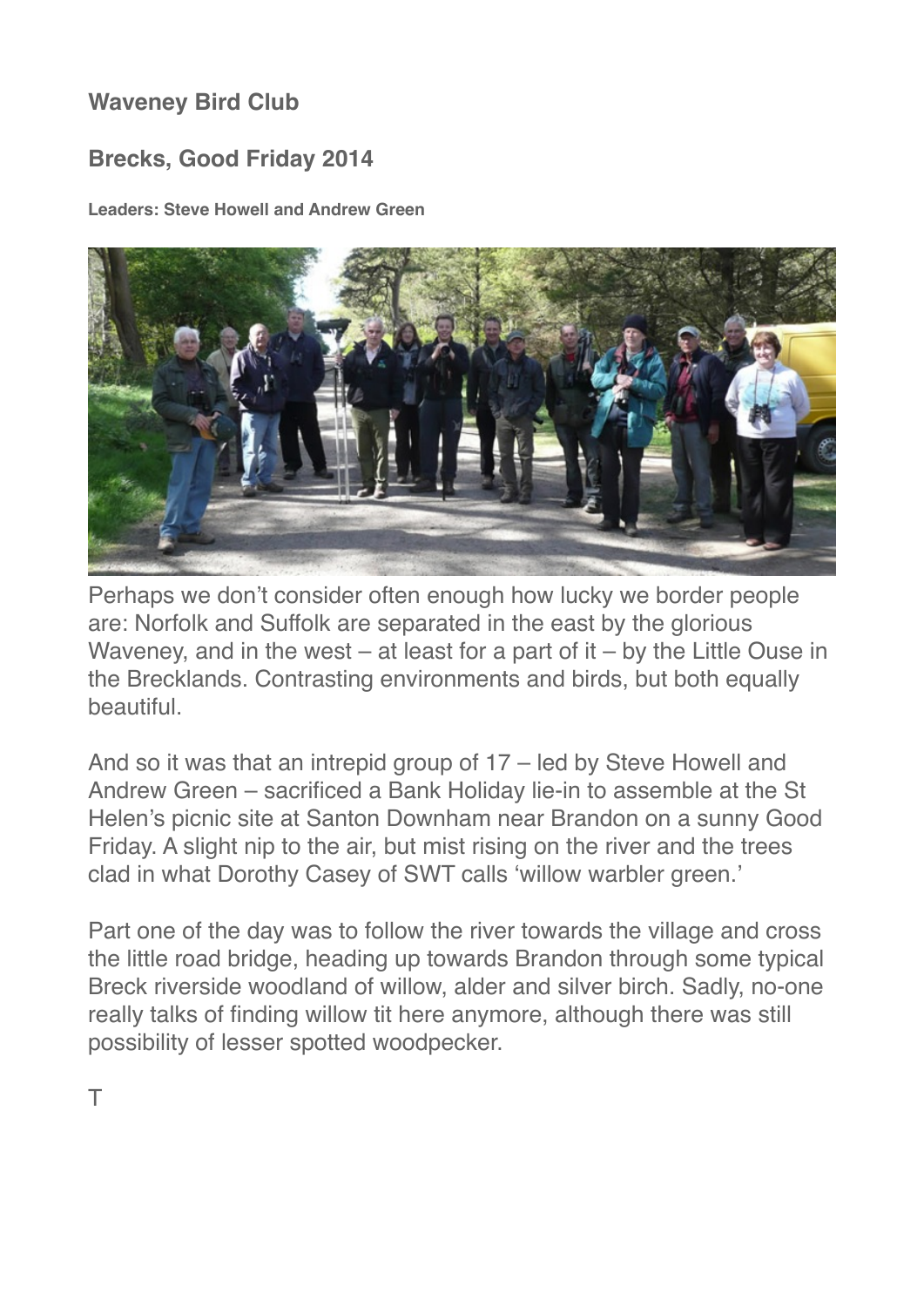

his is a genuinely delightful walk, and worth the drive alone, particularly in the early-morning light of mid-April, when each green is a different green, with a soundtrack of distant green woodpeckers, mistle thrush and the calls of crossbills and nuthatch. We moved slowly, slightly astonished by the number of crossbills, and rather late bramblings (probably 50 plus of each in total), the latter in their summer plumage. Calls coming from the other side of the river further up proved to be mating toads.

A pair of mute swans were busily nest-building against a semisubmerged willow, and we paused to watch a pair of nuthatches who were furnishing their new home and goldcrests attempted perpetual motion in river-level vegetation on the opposite bank. As we approached the bridge, a lone duck flew fast downstream – Steve

immediately identified it as a drake mandarin, which of course elevated it instantly to Bird of the Day – so far!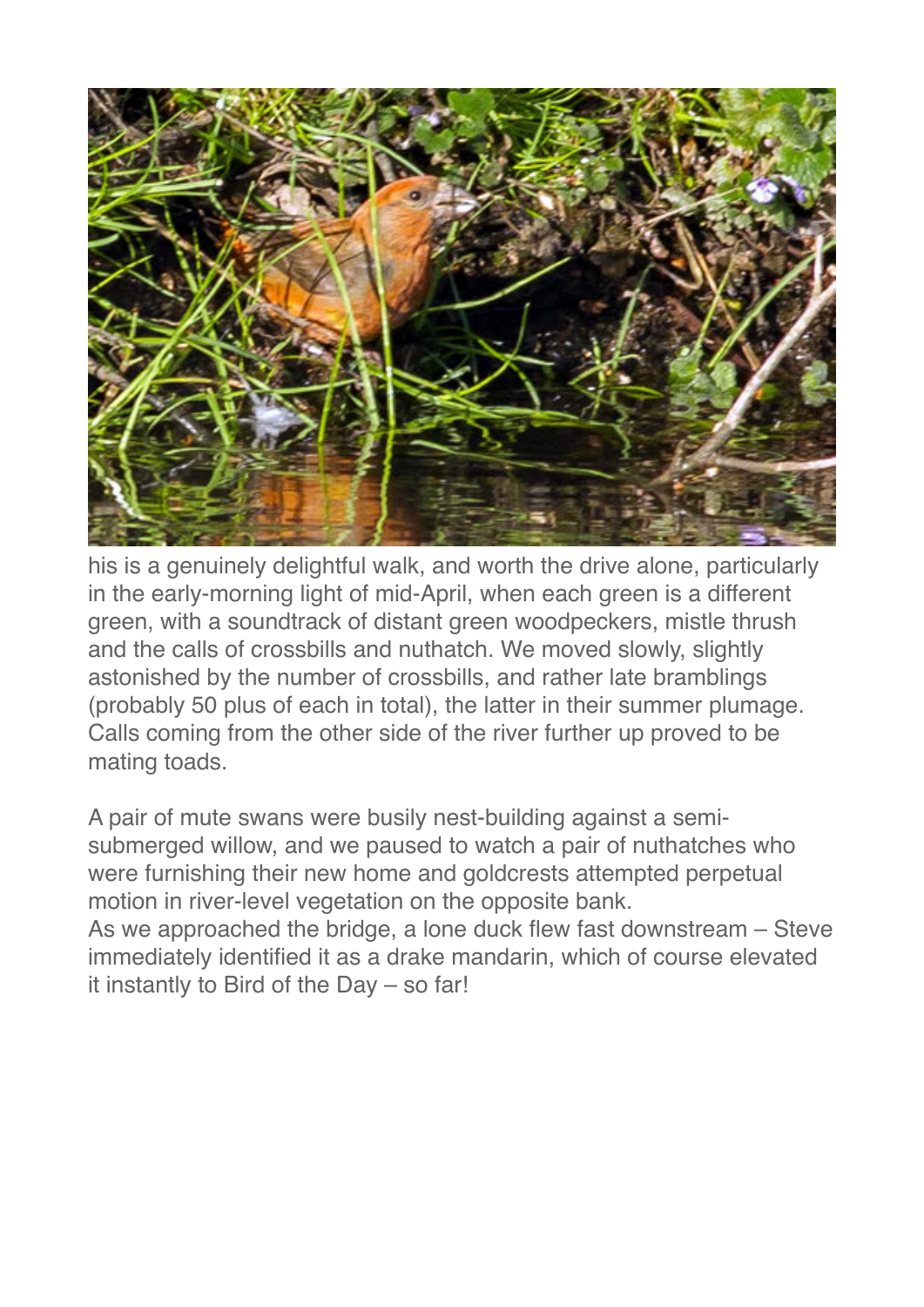

So, over the bridge and onwards, with conversation turning to 'different drums;' particularly the audible difference between identifying great spotted and lesser spotted woodpeckers.

But no lesser spots – each drum burst was examined for the abrupt stop rather than brief fade, but it was not to be. However, the question did arise that – if the lesser spot drum is higher in pitch – perhaps the head might be a 'resonating chamber,' with a smaller head producing a higher note?

We headed back to Santon Downham churchyard, a famous spot for firecrests. The main party went to the churchyard itself, while I trawled the conifers by the roadside, where I'd found them before, with a total of 5 birds between us (located mainly on their song, which is like a goldcrest that has forgotten the words).

So on to part two at Mayday Farm, located on the road that joins Brandon to the A11 at Elveden, with a series of parallel tracks that cut through the forest. The principal targets of this location would be woodlark, perhaps goshawk (although maybe getting late for display flights) and a double-perhaps of tree pipit. And of course, crossbills….. What you're looking for with woodlark is an area that has been grubbed up, so that's where we headed, with Andrew taking the lead. You've also got to have your eyes tightly screwed in to spot these birds, as they often stand still and are well disguised against this particular environment. But we got them – two of them, hanging around long enough to get scopes lined up and everyone getting a good view. A real bonus was on the way back (at what must remain an undisclosed location) was when Graham got onto a tree pipit! Not only an increasingly rare sight, but also a sound – perched in the top of a 20' tree, it gave us a tremendous burst of songflight before returning to its favoured spot. Sorry, mandarin – BoTD second spot. This bird was vocal enough to see how the black 'moustachial' lines fluffed out in song,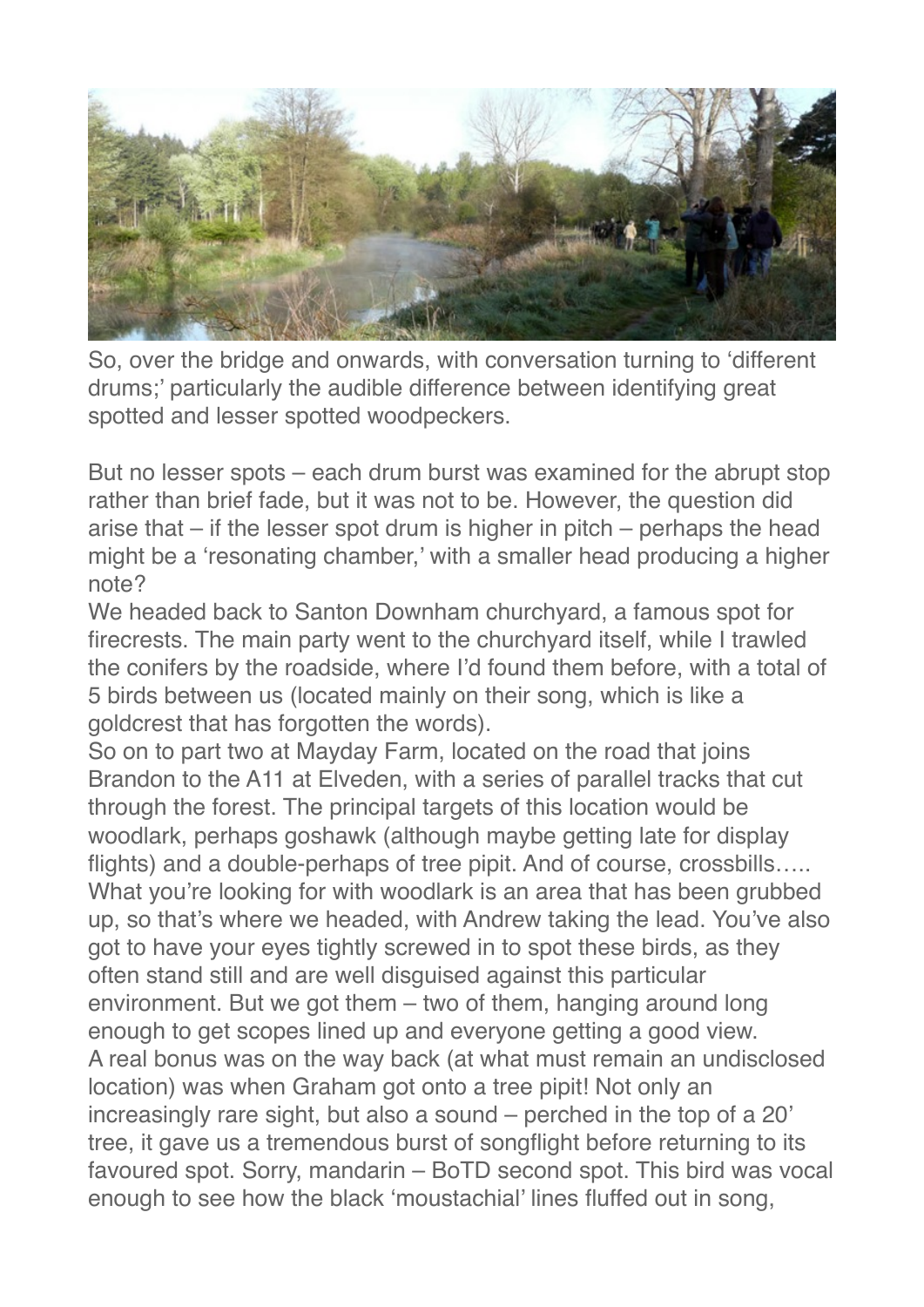giving the appearance of a dark throat.



This experience led to a brief exploration of the various descriptive words typical of bird forums, such as 'obliging,' 'confiding,' 'elusive' and 'though mobile.' It also eliminated any thought of a goshawk-hunt being necessary, although the day had been rather raptor-light – sparrowhawk, kestrel and a couple of buzzards at the Mayday car park area so far. However, as with the Outney walk, it was noticeable how many butterflies were about, with green-veined, copper, speckled wood, orange tip, peacock, small tortoiseshell, red admiral all in fairly good numbers.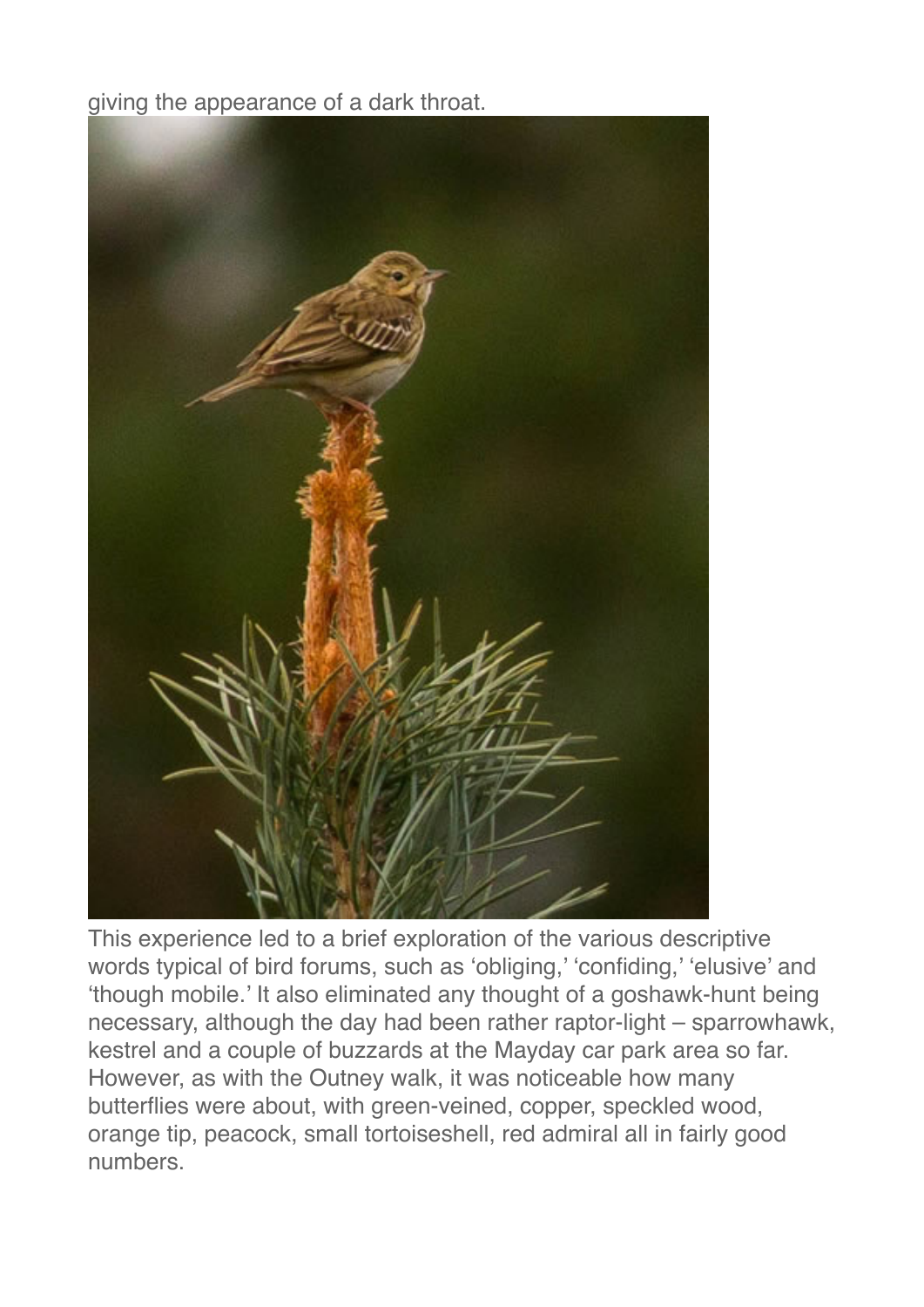So to part three at Lackford Lakes, and the convoy set off across the A11 for a lunchbreak.

The rest of the world had now got out as well, so the car park was fairly full. Lackford is a popular spot, offering a linkage of easy-walking trails through a range of environments, all built around the lakes themselves. While some of the party took themselves upstairs to the glass-fronted visitors' centre, a few stayed outside on the benches, where we got a good clear view of a buzzard passing – and after that, a heron, and then – what looked to be another heron, but through the bins (although much more distant) was clearly bigger, with slower wing beats and a noticeable white and black wing pattern. It was slowly descending from evergreens on the right to disappear behind poplars. Ok, there are cranes at Lakenheath, but a quick check of the staff Collins' Guide pretty much ruled that out. No-one else seemed to have seen it, but my reaction had been white stork, having seen that lazy wing beat in Bulgaria.

What with the winds onto the east coast over the past week and it being the migration time, it wasn't impossible – later information showed one to have been seen on the Welsh coast, which is certainly further west last time I looked.

So, while the rest of the group took in the calm of Lackford and views of red-crested pochard, mediterranean gull, tufted duck etc. I tanked round the whole reserve twice trying to get to where I thought it had gone down – but couldn't. And anyway, it might not have landed. And it might have been something else. But what, at that size, wing speed and colouration? However, I got as far as a good view of the trees it had disappeared behind, and this was a fair distance from the visitors' centre, so it was BIG. Why hadn't I noticed how the head was held in flight? Too late now….but better to call it and be wrong than not to call it, I reckon.

We met up again at a hide at the far end of the reserve, and we tried not to mention it. At least no-one said anything about telling stork from butter (at least within earshot).

A few of the group thought they might make a late charge to Cavenham Heath for stone curlew and wheatear, but the majority felt the Brecks had been largely done, and we'd been out around 9 hours. It had been another great day, with much thanks to Steve and Andrew.

And with that, we storked off home…….